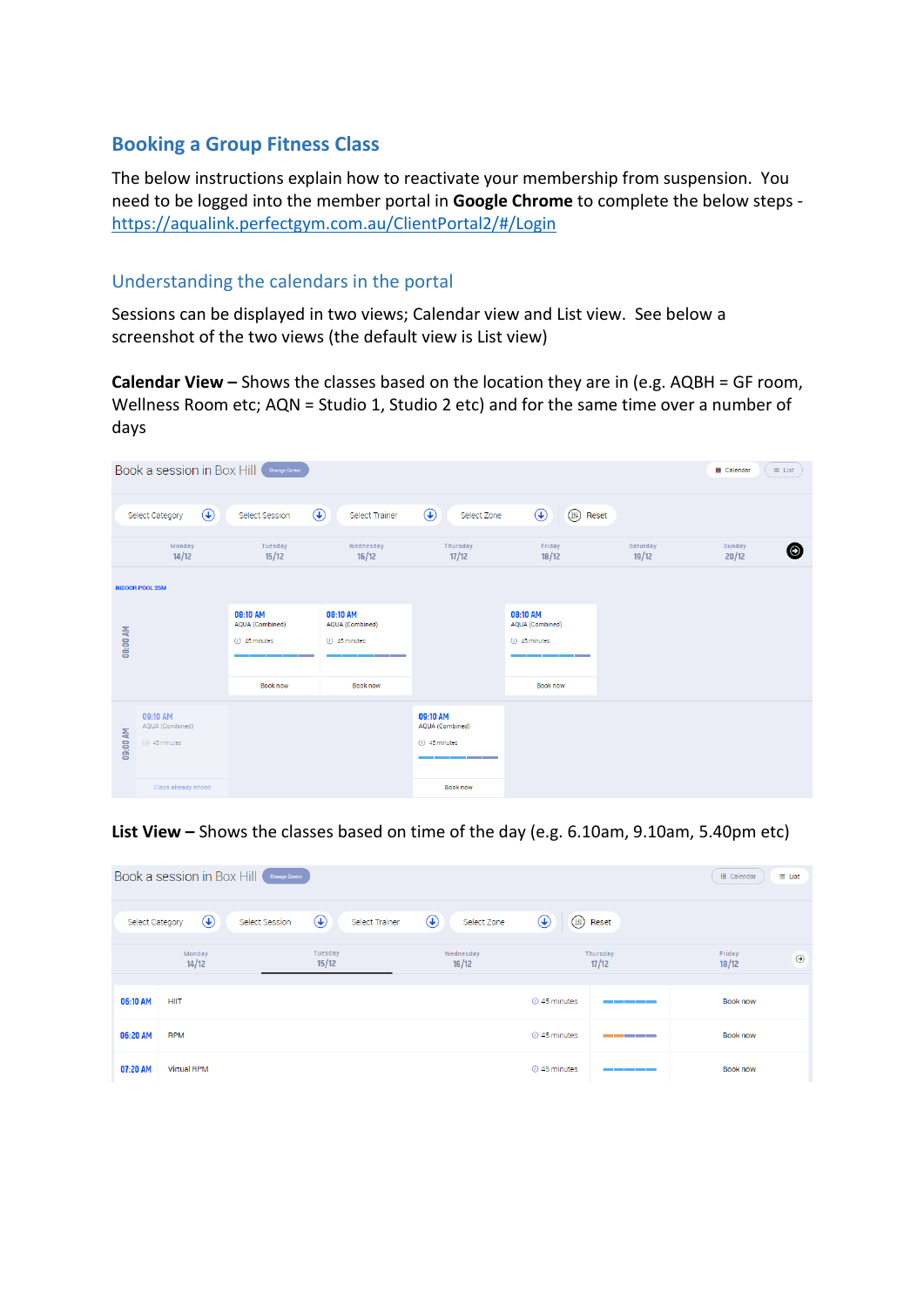## Booking a Group Fitness Class

The default centre when logging in to the portal is your home location (where you originally joined). If your 'home location' is Aqualink Box Hill and you would like to view sessions at Aqualink Nunawading, you will need to 'Change Centre' and vice versa (this needs to be completed each time you log in).

1. To view sessions at either centre next to 'Book a session in …' select **Change Centre**



2. This will provide a drop down box with both Box Hill and Nunawading. Select the **centre** you wish to view sessions for



3. Filter to group fitness classes by clicking on the **drop down arrow** next to **Any category**

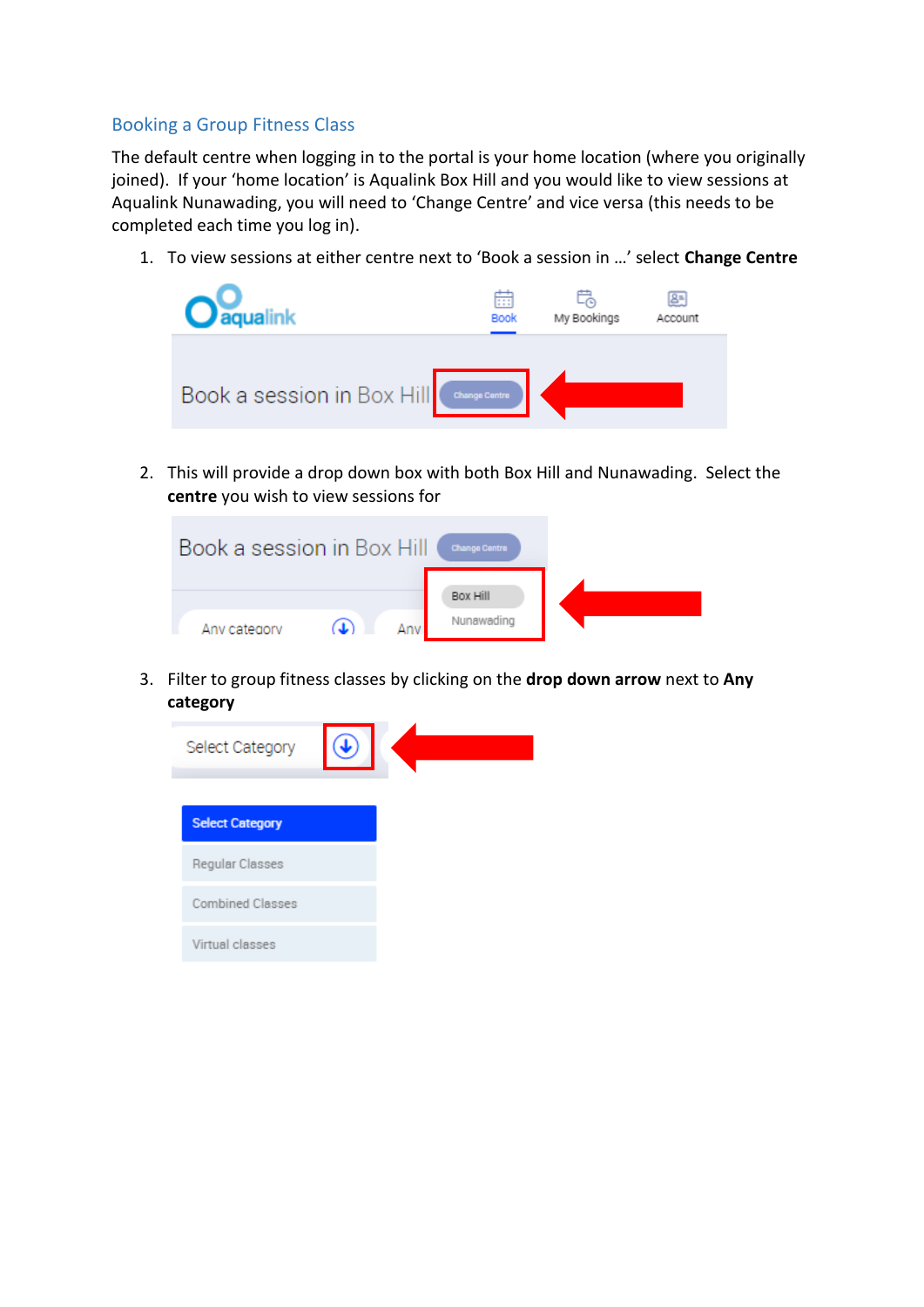4. Select the **category** you want to display on the screen – **Regular Classes**



5. This will display all **Regular Group Fitness Classes** available at this centre on a particular day

| Category<br>Regular Classes | $\bigcirc$      | $\bigcirc$<br>Any class | $\circledast$<br>Any trainer | ⊕<br>(1)<br>Reset<br>Any zone |                   |
|-----------------------------|-----------------|-------------------------|------------------------------|-------------------------------|-------------------|
| $\bigcirc$                  | Sunday<br>21/06 | Monday<br>22/06         | Tuesday<br>23/06             | Wednesday<br>24/06            | Thursday<br>25/06 |
| 06:10 AM                    | <b>BODYPUMP</b> |                         |                              | $\odot$ 45 minutes            | <b>Book now</b>   |
| 06:20 AM                    | <b>CYCLE</b>    |                         | $O$ 45 minutes               | <b>A</b> John Naddaf          | <b>Book now</b>   |

6. You can filter to a specific class you want to book into by clicking on the **drop down arrow** next to **Any class** $\overline{a}$ 

| Select Session                 |  |
|--------------------------------|--|
|                                |  |
| Search                         |  |
| HIIT (OUTDOOR)                 |  |
| STRETCH & STABILISE (Combined) |  |
| AQUA (Combined)                |  |
| BODYATTACK                     |  |
| TAI CHI (Combined)             |  |
| ZUMBA                          |  |
| YOGA - FUSION (Combined)       |  |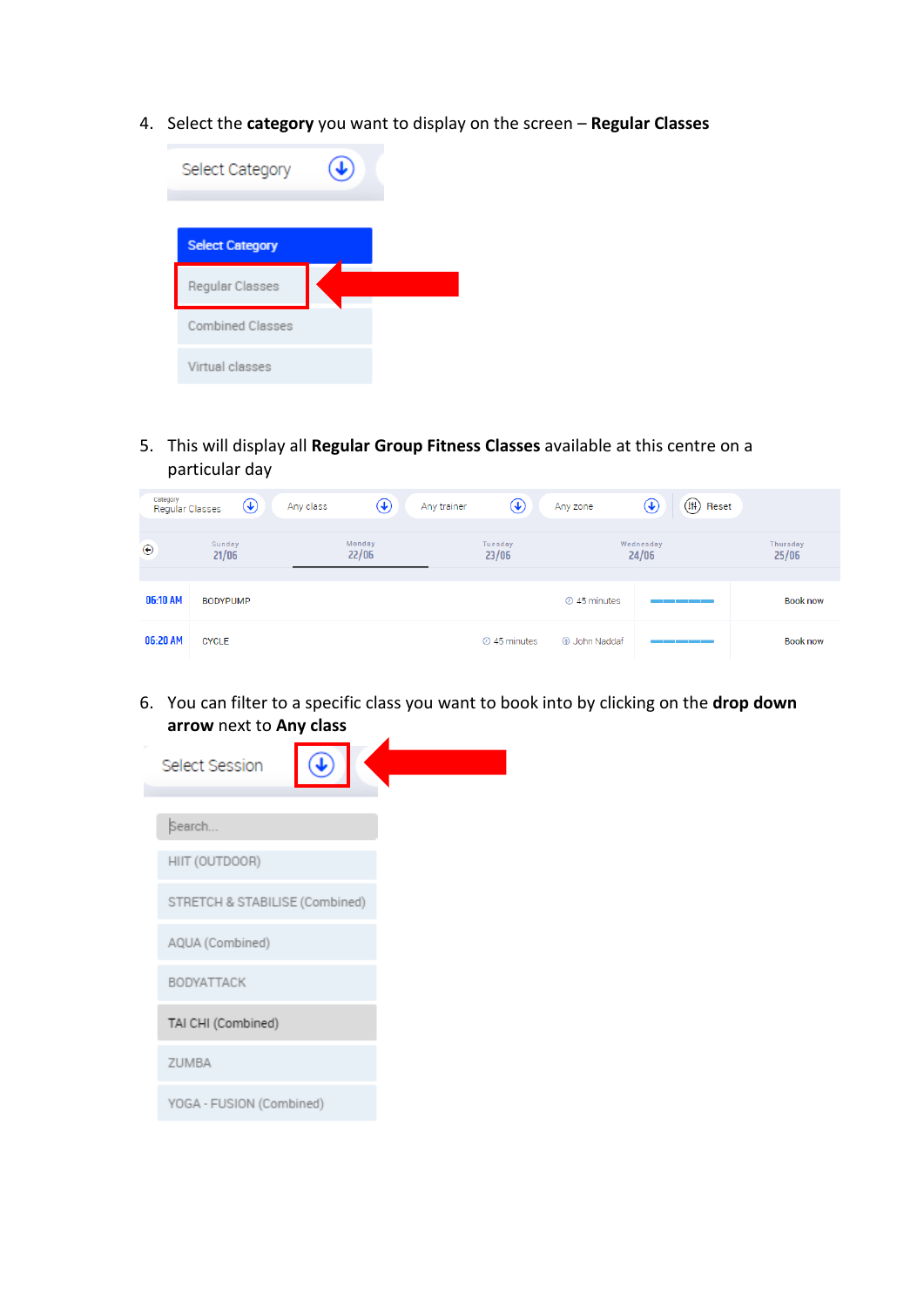7. Select the **class** you want to display on the screen – Bodyattack

| Select Session                 |  |
|--------------------------------|--|
| Search                         |  |
| HIIT (OUTDOOR)                 |  |
| STRETCH & STABILISE (Combined) |  |
| AQUA (Combined)                |  |
| BODYATTACK                     |  |
| TAI CHI (Combined)             |  |

8. This will display all **Bodyattack classes** available at this centre on any particular day

| Category<br><b>Regular Classes</b> | $\left(\blacklozenge\right)$ | <b>Classes</b><br>⊕<br><b>BODYATTACK</b> | Any trainer<br>(↓, | Any zone     | $($ lii <sup>1</sup> ) Reset<br>$\left(\bigdownarrow\right)$ |                          |
|------------------------------------|------------------------------|------------------------------------------|--------------------|--------------|--------------------------------------------------------------|--------------------------|
| $^{\circ}$                         | Sunday<br>21/06              | Monday<br>22/06                          | Tuesday<br>23/06   |              | Wednesday<br>24/06                                           | <b>Thursday</b><br>25/06 |
| 07:10 PM                           | <b>BODYATTACK</b>            |                                          |                    | ⊙ 45 minutes |                                                              | <b>Book now</b>          |

9. Select the **day** you wish to attend a group fitness class by clicking on that **date** – Monday 22/6 (the group fitness classes displayed on the screen are the date showing a *bold underline* under it). Scroll down to see the times later in the day

| Category<br><b>Regular Classes</b> | $\circledast$   | ⊕<br>Any class  | Any trainer | $\left(\bigstar\right)$ | Any zone       | $\bigcirc$<br>$(\ddagger \ddagger)$ Reset |                   |
|------------------------------------|-----------------|-----------------|-------------|-------------------------|----------------|-------------------------------------------|-------------------|
| $\odot$                            | Sunday<br>21/06 | Monday<br>22/06 |             | Tuesday<br>23/06        |                | Wednesday<br>24/06                        | Thursday<br>25/06 |
| 06:10 AM                           | <b>BODYPUMP</b> |                 |             |                         | 45 minutes     |                                           | <b>Book now</b>   |
| 06:20 AM                           | <b>CYCLE</b>    |                 |             |                         | $O$ 45 minutes |                                           | Book now          |

10. Select the group fitness class you wish to attend by clicking on the **Book now** next to the corresponding time ('Too soon to book' will show if the sessions are not available for booking yet)

| Category<br>Regular Classes | $\bigcirc$             | $\bigcirc$<br>Any class | $\bigcirc$<br>Any trainer<br>Any zone | $\bigcirc$<br>$(\mathbb{H})$<br>Reset |                   |
|-----------------------------|------------------------|-------------------------|---------------------------------------|---------------------------------------|-------------------|
| $\odot$                     | <b>Sunday</b><br>21/06 | Monday<br>22/06         | Tuesday<br>23/06                      | Wednesday<br>24/06                    | Thursday<br>25/06 |
| 06:10 AM                    | <b>BODYPUMP</b>        |                         |                                       | $O$ 45 minutes                        | <b>Book now</b>   |
| 06:20 AM                    | <b>CYCLE</b>           |                         | $\circ$                               |                                       | <b>Book now</b>   |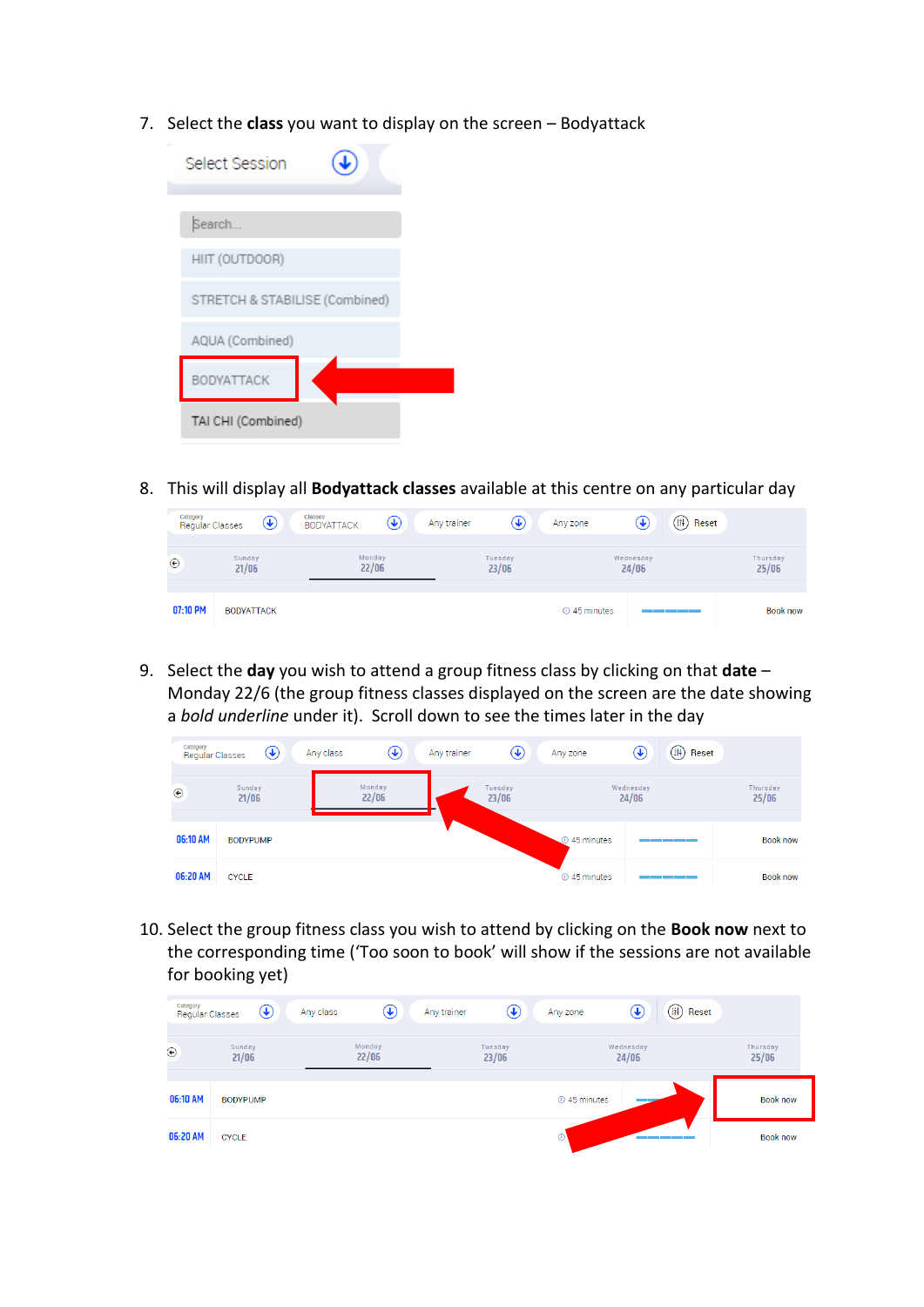11. If you are a member AND have reactivated your membership, this will change the time slot to blue and the Book now will change to Cancel booking (you can click on **Cancel booking** if you need to cancel the session)



12. If you are not an active member, you will be prompted to make a payment. You can choose to **purchase** one single **Group Fitness** session only or a **10 pass** to purchase a pack and be able to complete ten bookings from the one transaction. Click on the **product** you wish to purchase and click on **Choose payment method**